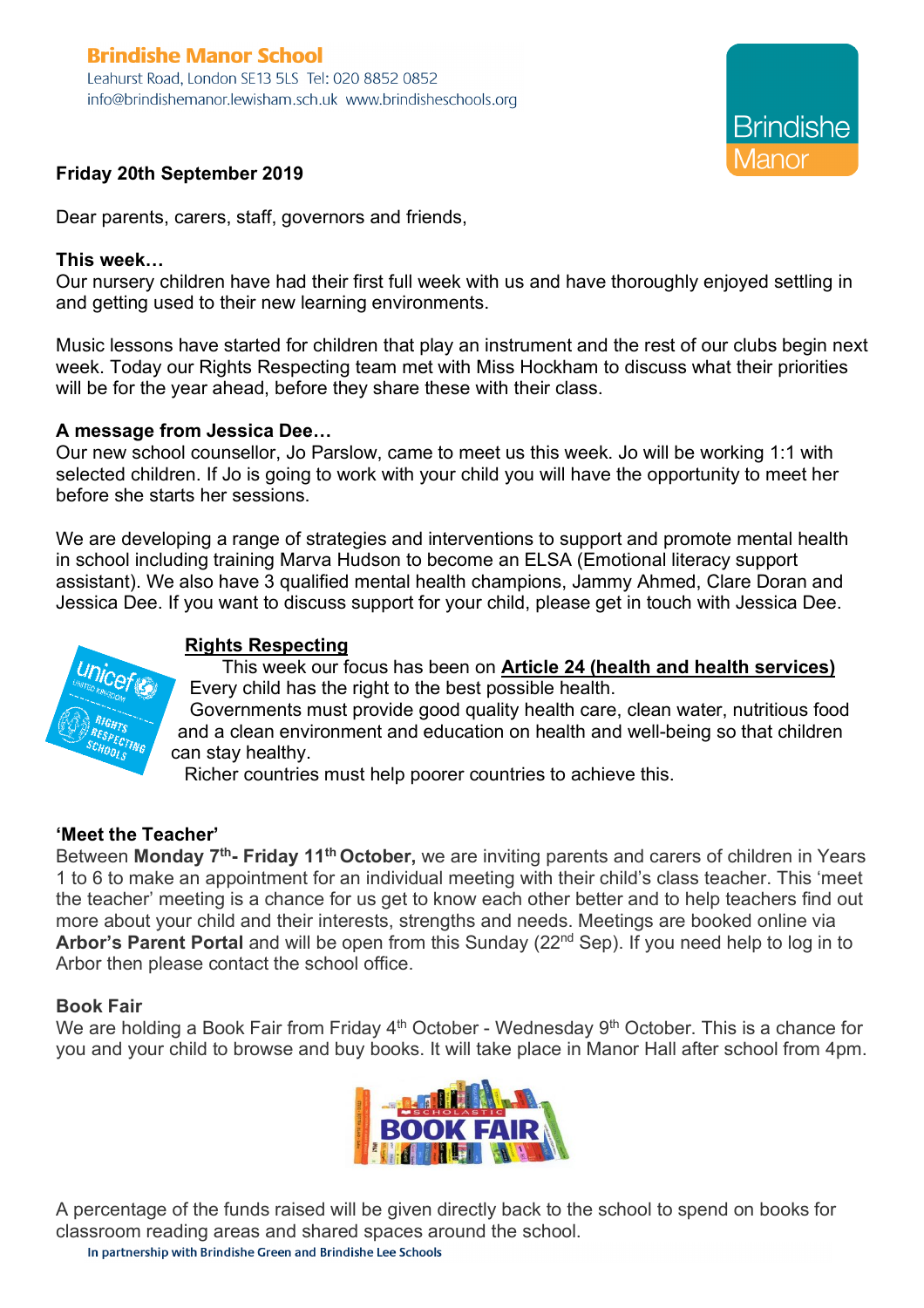## **Brindishe Manor Nursery**

Please tell your friends and neighbours with nursery-aged children about our fantastic Brindishe Manor nursery. We have part time nursery places offering 15 hours per week of high quality early years education. Children aged 3 before 31 August 2019 are still eligible for a place. Please speak to a member of our office team as soon as you can.

## **Dates for your diary**



**Wednesday 25th September** – Y4 visiting the Tower of London **Friday 26th September** – Macmillan Coffee morning and after-school cake sale **Monday 7th -11th October** – Meet the Teacher meetings **Friday 11th October** – Individual photos **Monday 14th -16th October –** Y5 School Journey **Monday 21st -25th October** – Half term break **Thursday 31st October** – PSFA cake sale 3:15pm **Friday 13th December** - Christmas Fair 3:15pm

Have a lovely weekend Kate Porter Headteacher Brindishe Manor